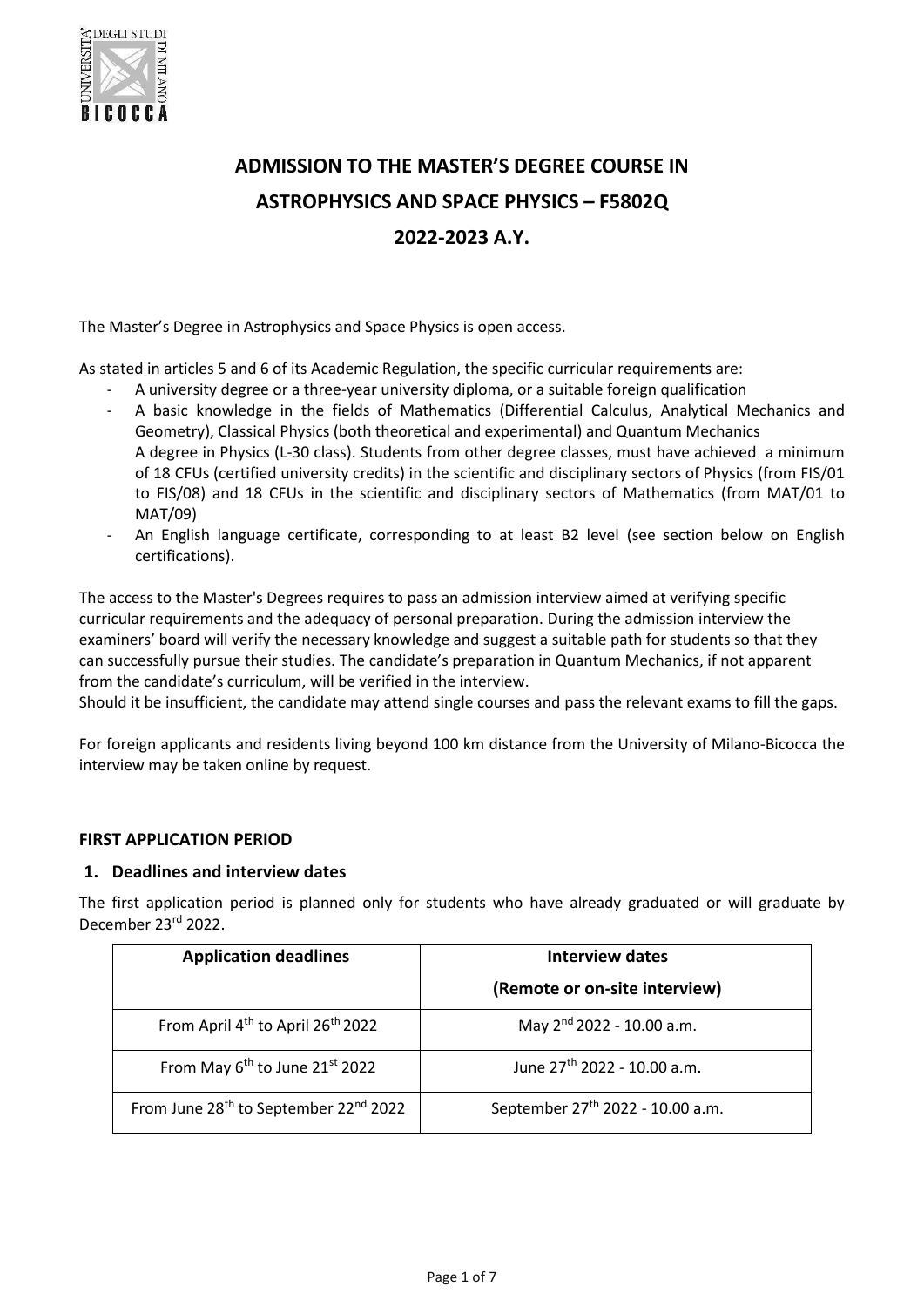

# **2. How to apply**

The applications for admission must be presented online at the University of Milano-Bicocca website: [https://s3w.si.unimib.it/Home.do;jsessionid=37226A3BEE95999EBEA995E481FC1AF9.esse3-unimib-prod-](https://s3w.si.unimib.it/Home.do;jsessionid=37226A3BEE95999EBEA995E481FC1AF9.esse3-unimib-prod-03?cod_lingua=eng)[03?cod\\_lingua=eng](https://s3w.si.unimib.it/Home.do;jsessionid=37226A3BEE95999EBEA995E481FC1AF9.esse3-unimib-prod-03?cod_lingua=eng)

## **2.1 Registration on the Online Student Registry platform (first access only)**

Please follow the instructions you can find on this page: <https://s3w.si.unimib.it/AddressBook/ABStartProcessoRegAction.do>

Candidates must enter their personal information by selecting "*Registration"* in the Online Student Registry and then follow the procedure.

Registration may only be performed once. Foreign candidates without a tax code can register and must select "*Foreign student without tax code*".

Once the registration is completed, the user name assigned by the system and the chosen personal password will enable the candidate to login (to recover lost passwords go to: [https://www.unimib.it/servizi/service](https://www.unimib.it/servizi/service-desk/account-e-servizi-accesso/recuperocambio-password-account)[desk/account-e-servizi-accesso/recuperocambio-password-account\)](https://www.unimib.it/servizi/service-desk/account-e-servizi-accesso/recuperocambio-password-account).

**Please note**: after authentication candidates will receive an email confirming registration at the email address they provided during registration. Definitive account activation may require up to 24 hours, after reception of the email confirming registration. *Please avoid signing up to the procedure described at the last minute.*

## **2.2 Application for admission**

Candidates must login at the following website using their personal credentials: <https://s3w.si.unimib.it/Home.do>

Select in the menu "Home", "*Evaluation Test*"; then choose "Astrophysics and Space Physics" from the list, and complete the application with the required data and documents (see also "Tutorial\_Astrophysics\_2022-2023" here (https://www.unimib.it/ugov/degree/7358).

During registration, applicants are required to upload the following documents:

- 1) Valid ID document (identity card or passport);
- 2) Digital ID photo (bitmap or jpeg format) which must have at least a resolution of 300x400 pixels;

3) Obtained academic qualifications, following the instructions below.

**Please note**: Once the application is submitted, it will not be possible to attach any other documents. Candidates are recommended to prepare their documentation before the registration process.

## **2.3 Entering qualifications in the procedure**

When filling out the application for evaluation, graduated or graduand candidates must upload the requested documentation on the "*Management of qualifications and documents for evaluation*" page:

- **a)** if applicants obtained, or they are earning, a Degree from the University of Milano-Bicocca:
	- Other titles and/or statements of relevant activities, if any
	- B2 level English certification (see section below about English certifications)

Self-certification of academic qualifications obtained at the University of Milano-Bicocca is NOT REQUIRED, its acquisition will be carried out by the University itself.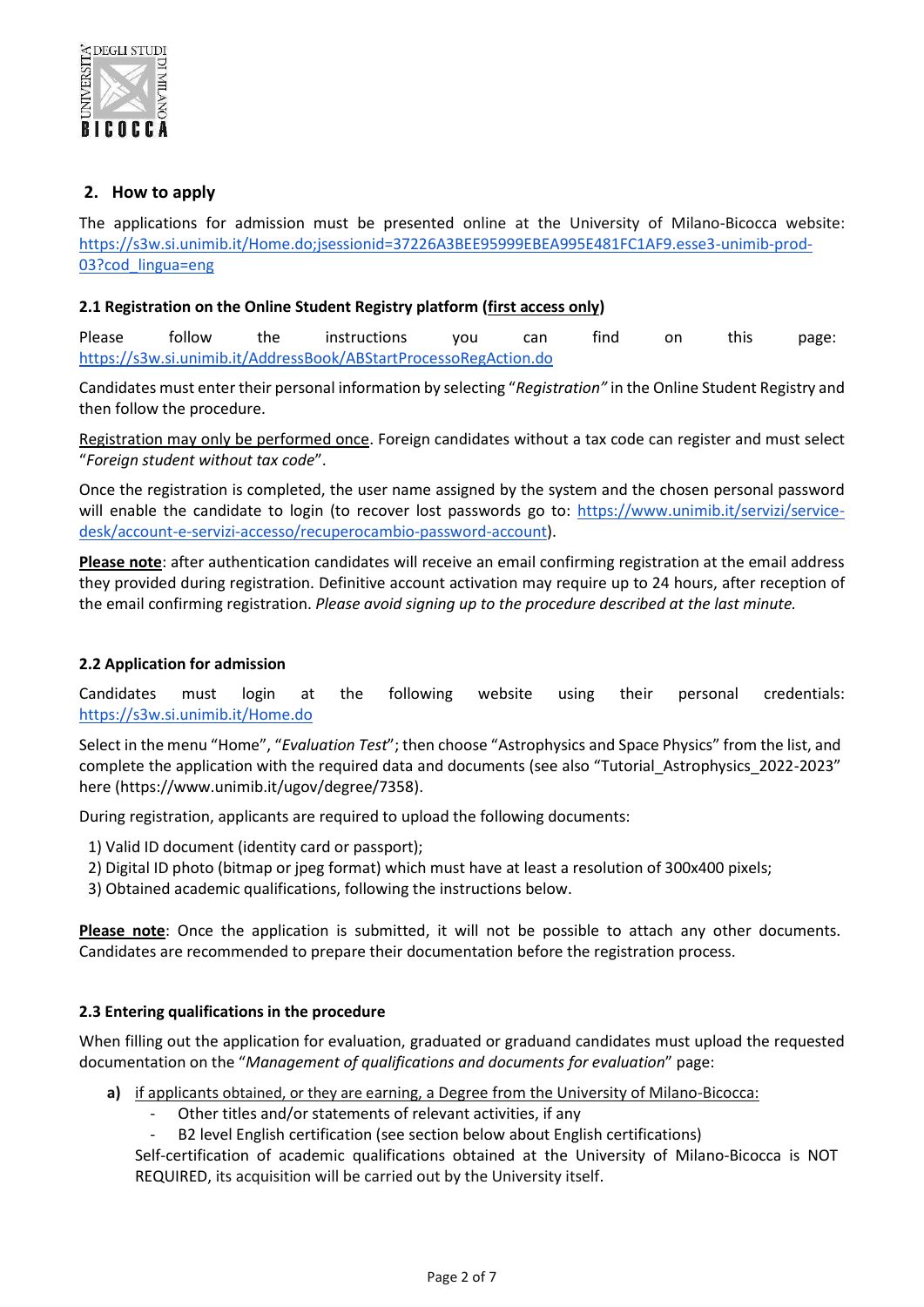

- **b)** if candidates earned an Italian Degree (from other Universities):
	- Mandatory self-certification of their academic qualification with marks. If the self-certification from their university is not available the following form must be filled out (Please note: **the documentation must be signed)**: https://www.unimib.it/sites/default/files/6. Substitutive declaration of certification Enrolm

ent Graduation Exams Edit.pdf

- Other titles and/or statements of relevant activities, if any
- B2 level English certification (see section below about English certifications).
- **c)** if candidates are earning an Italian Degree from other Universities:
	- Mandatory self-certification of their academic qualification with marks. If the self-certification from your university is not available the following form must be filled out (Please note: **the documentation** must be signed): https://www.unimib.it/sites/default/files/6. Substitutive declaration of certification Enrolm ent Graduation Exams Edit.pdf
	- Other titles and/or certifications of relevant activities, if any
	- B2 level English certification (see the section below about English certifications).
- **d)** if applicants obtained, or they are earning a foreign Degree:
	- 1. Final original certificate of secondary school studies, received after at least 12 years of education, or a legally valid substitute certificate
	- 2. First level degree certification (Bachelor's Degree only for students who completed graduation)
	- 3. Transcript of records
	- 4. Translation of the documents (see point 1 and 2) in Italian. If the documentation is issued in other languages other than English, a translation in English is mandatory
	- 5. Any document held by candidates deemed useful to assess the qualification eligibility for the selected Master's Degree course (e.g. programs of the exams, i. e. Syllabus).
	- 6. Statement of Comparability issued by CIMEA: within the framework of the agreement which is stipulated with the University of Milan-Bicocca (through the link [https://cimea.diplo](https://cimea.diplo-me.eu/unimib/#/portal/home)[me.eu/unimib/#/portal/home\)](https://cimea.diplo-me.eu/unimib/#/portal/home) it is possible to register and access the Diplo-me service with reduced costs and times. As an alternative, students can submit the Dichiarazione di Valore in Loco (Declaration of Value), issued by the relevant Italian Embassy/Consulate or the Diploma Supplement, if issued by the same university that released the degree.
	- 7. B2 level English certification (see the section below on English language certifications).

Documents from 1-2-3-4-5-7 MUST be uploaded in the Online Registry during the application process; the document at point 6, if not available at the application date, must be sent to the Welcome Desk [\(welcome.desk@unimib.it\)](mailto:welcome.desk@unimib.it) up to 45 days after the enrolment date if not uploaded at application time. The verification of the document at point 6 will be carried out by the Foreign Students Office within the following 120 days. Failure to submit this documentation will entail the formal notification to the Head of the Procedure and the suspension of the student career in the Online Registry.

# **IMPORTANT: For further information about the required documentation please see: <https://en.unimib.it/node/2249>**

UE citizens may self‐certify the documents indicated at point 1, 2 and 3.

Citizens of non-EU countries, legally residing in Italy, may only self-certify (in Italian or English) conditions, facts and personal qualities that can be certified or attested to by Italian public entities.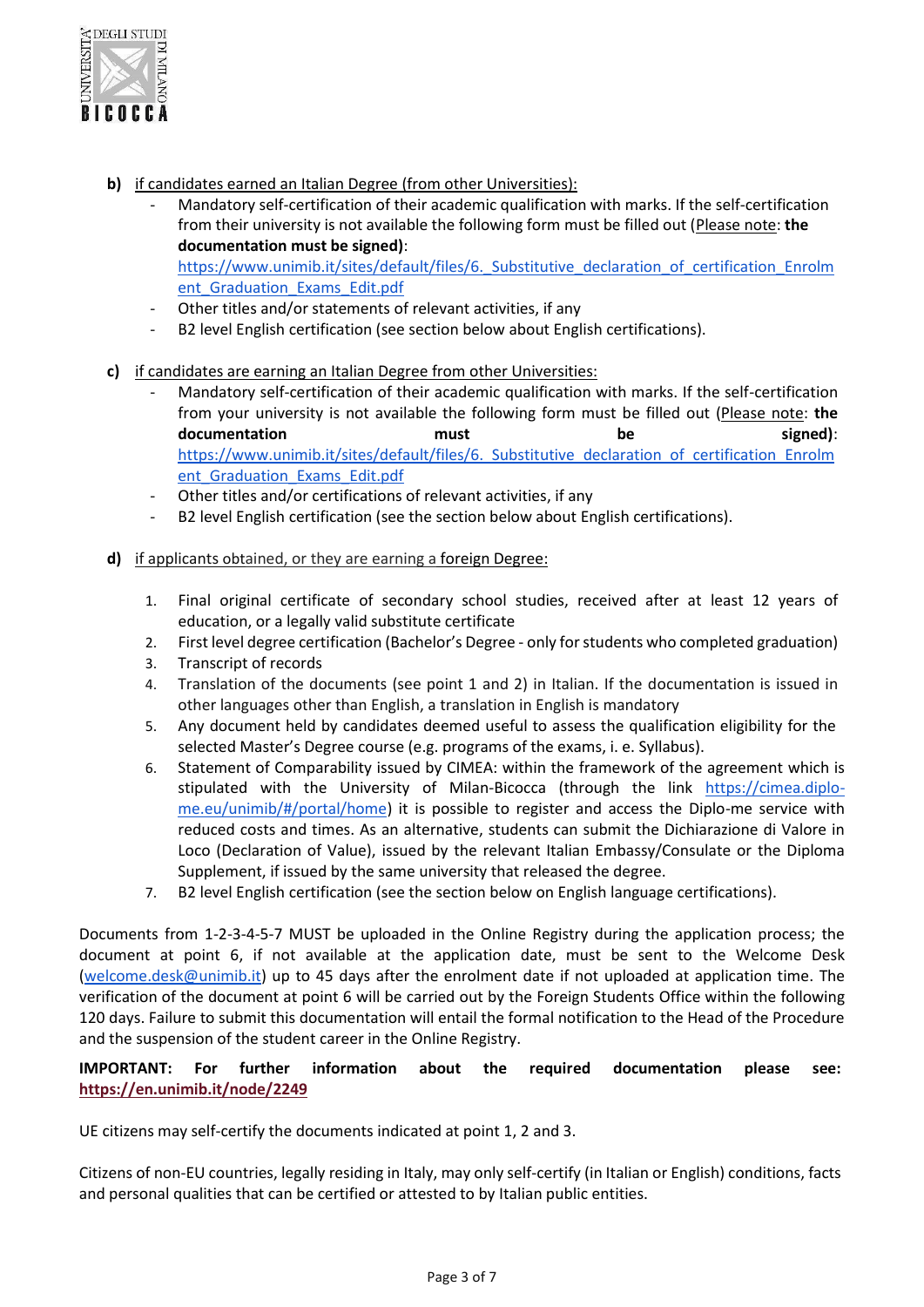

## **2.4 Visa application - www.universitaly.it**

Citizens of non-EU countries applying for a visa to enter Italy are obliged to submit a visa application through the ministerial website [\(www.universitaly.it](http://www.universitaly.it/)) under the heading "*International students*". Registration on the Universitaly portal must take place at the same time as the online application for the competition described in this notice and, *in any case*, before the closing date.

## **IMPORTANT: For further information about the admission letter for the embassy please see: <https://en.unimib.it/node/2249>**

Independently of the assessment of academic suitability of candidates for University courses, completing a university course at the University of Milano-Bicocca is linked to the issuing of a visa by consular diplomatic representatives and, in all cases, it shall be in accordance with the provisions of the ministerial note that regulates the entry of non-EU citizens into Italy for study purposes each year.

Students who are denied a visa but have taken distance learning examinations will be allowed to apply for a certificate of withdrawal from University studies with the exams passed by 30 September 2023.

## **2.4 English certifications**

B2 level knowledge of the English language is required for admission to the Master's Degree in Astrophysics and space physics.

All candidates must upload on the "*Management of qualifications and documents for evaluation*" page one of the following alternatives:

- a certificate issued by a certifying Body recognised by our University [\(https://www.unimib.it/sites/default/files/TABELLA\\_SENATO\\_9\\_novembre\\_2020.pdf,](https://www.unimib.it/sites/default/files/TABELLA_SENATO_9_novembre_2020.pdf) equivalent to level B2;
- a self-certification (using the form "Personal Sworn Declaration of University enrolment, qualifications, exams"

https://www.unimib.it/sites/default/files/6. Substitutive declaration of certification Enrolment Gr aduation Exams Edit.pdf (only for Italian Students) about an exam of at least 4 CFUs passed during previous University careers in one of the Scientific and Disciplinary Sectors between L-LIN/10, L-LIN/11, L-LIN/12;

- the open badge Bbetween English B2 of the University of Milano-Bicocca;
- a declaration of the University of origin, certifying that the achieved degree program is entirely or almost entirely taught in the English language.

Students from other universities or graduate students from the University of Milano-Bicocca not holding the B2 level English language certificate, may request to take the University test by sending an email to [segr.studenti.scienze@unimib.it.](mailto:segr.studenti.scienze@unimib.it)

In any case, the required language level must be achieved by the evaluation application deadline.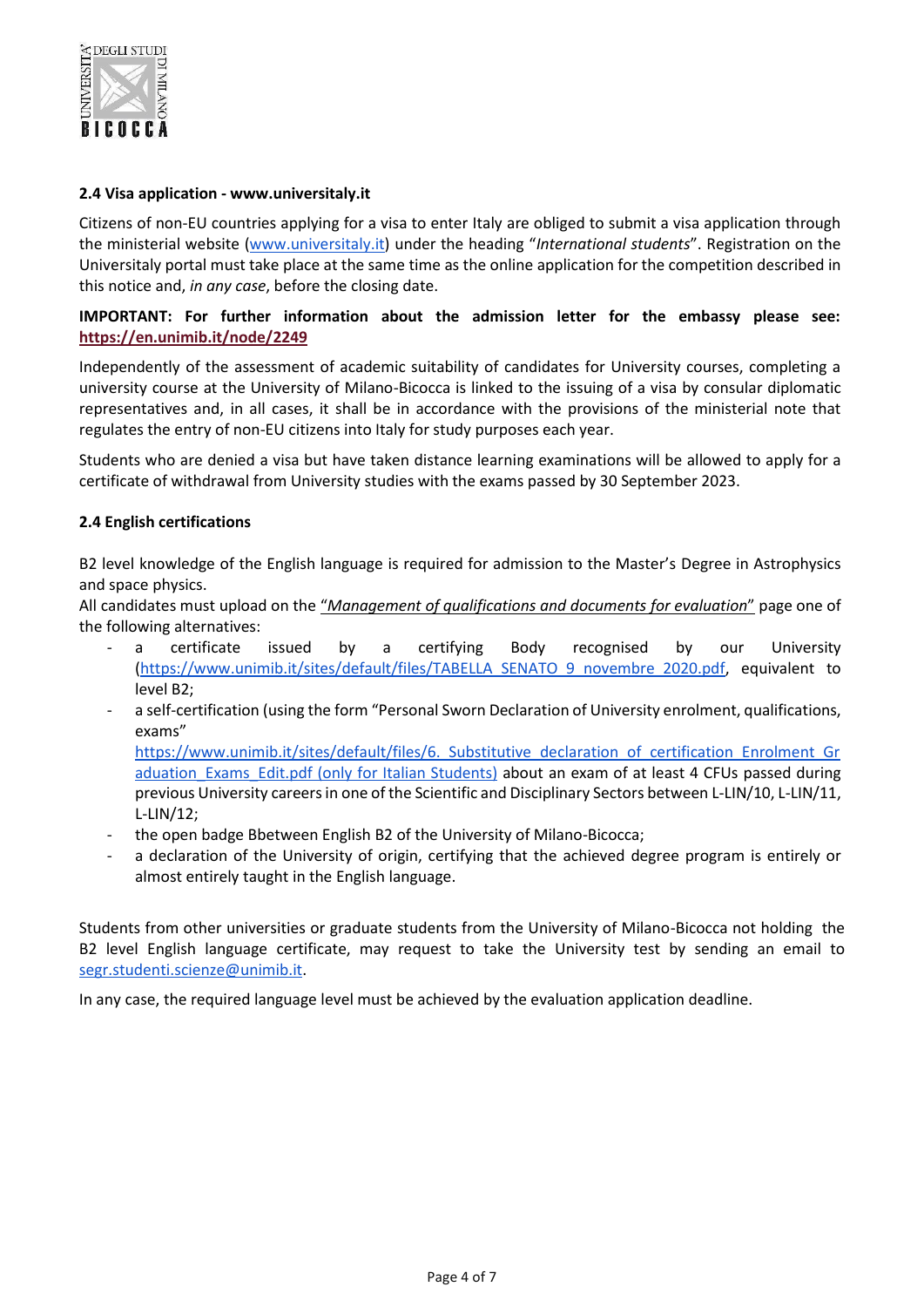

**PLEASE NOTE: CERTIFICATES ISSUED BY OTHER ITALIAN PUBLIC ADMINISTRATIONS WILL NOT BE ACCEPTED UNDER ANY CIRCUMSTANCES (ART. 15 L. 913/2011).**

**ITALIAN CANDIDATES MUST ONLY SUBMIT SELF-CERTIFICATIONS, WHICH MUST BE SIGNED BEFORE UPLOAD. FOREIGN STUDENTS CANNOT UPLOAD SELF-CERTIFICATIONS, THEY MUST UPLOAD THE UNIVERSITY DEGREE.** 

**INCOMPLETE APPLICATIONS (LACKING OF DOCUMENTATION AND SIGNATURES WHEN REQUESTED) WILL NOT BE ACCEPTED. ATTACHING THE REQUIRED DOCUMENTS WILL NO LONGER BE POSSIBLE ONCE THE** 

#### **2.5 Questionnaire**

**APPLICATION IS CONFIRMED.** 

At the end of the process, candidates who have not yet earned their degree, have to fill in a Questionnaire for Admission. These candidates can exit from the Questionnaire page and <mark>normally continue the admission</mark>.

Once the process is completed all candidates can print the receipt of the admission application.

#### **3. Admission and enrollment (Publication of the list of admitted candidates and enrolment deadline)**

The examiners' board will verify the possession of curricular requirements, according to the article 6 of Ministerial Decree 270/04.

After the evaluation procedure, the list of admitted students will be published on the University website, on the same webpage as this notice.

The examiners' board will complete the entire evaluation procedure as soon as possible and no later than October 14th 2022.

Enrollment will be possible starting from the day after the list of admitted candidates is published.

**Students must enroll by October 28th 2022** following the required procedures, they will be able to sit exams only after completing enrolment.

**Graduand students will only be able to enroll if they graduate by December 23rd 2022**. Their new academic career will only be effective after graduation.

Graduand students from other Italian Universities are required to self-certify their degree after graduation by sending the "Personal Sworn Declaration of University enrolment, qualifications, exams" to [segr.studenti.scienze@unimib.it,](mailto:segr.studenti.scienze@unimib.it) together with a scanned identity document. The form can be downloaded from the following page:

https://www.unimib.it/sites/default/files/6. Substitutive declaration of certification Enrolment Graduatio n Exams Edit.pdf (it is mandatory to fill in only the part regarding qualification), together with a scanned identity document.

**Graduand students from foreign universities must enroll by October 28th 2022**. *After graduation* they will have to send to [segr.studenti.scienze@unimib.it](mailto:segr.studenti.scienze@unimib.it) a copy of their Bachelor's Degree and a scanned identity document.

**Graduand students from the University of Milan-Bicocca must in any case enroll by October 28th 2022**, their Master's Degree career will be automatically activated at the end of their three-year degree program.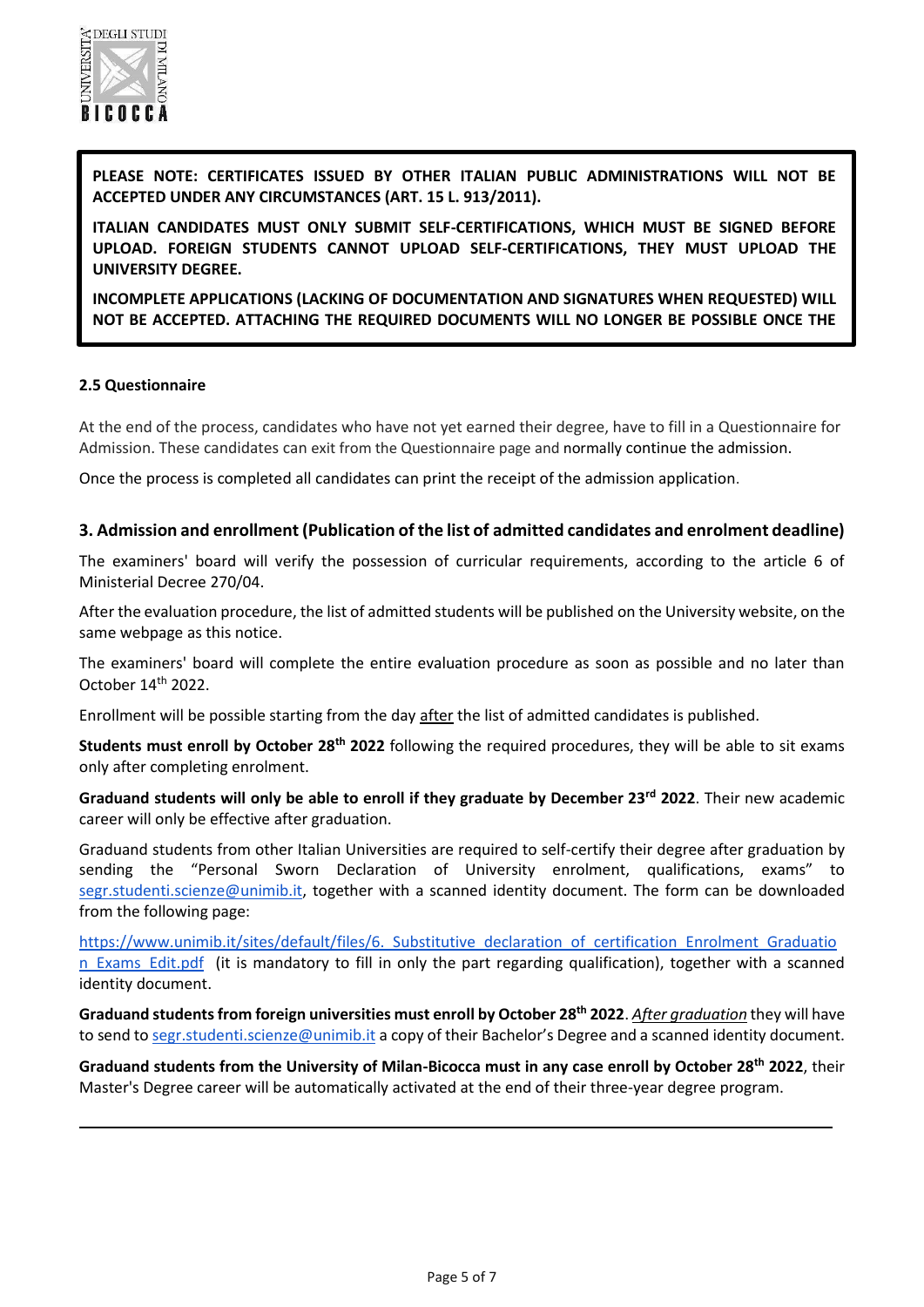

# **SECOND APPLICATION PERIOD**

## **1. Deadlines and interview dates**

This second selection is planned only for Italian, European or extra UE citizens legally residing in Italy, who **have already graduated or will graduate by February 28<sup>t</sup><sup>h</sup> , 2023**.

| Deadlines to apply                                             | Interview dates<br>(Remote or on-site interview dates) |
|----------------------------------------------------------------|--------------------------------------------------------|
| From January 10 <sup>th</sup> to January 27 <sup>th</sup> 2023 | February 2 <sup>nd</sup> 2023                          |

## **2. How to apply**

The applications for admission must be presented online at the University of Milano-Bicocca website: [https://s3w.si.unimib.it/Home.do;jsessionid=37226A3BEE95999EBEA995E481FC1AF9.esse3-unimib-prod-](https://s3w.si.unimib.it/Home.do;jsessionid=37226A3BEE95999EBEA995E481FC1AF9.esse3-unimib-prod-03?cod_lingua=eng)[03?cod\\_lingua=eng](https://s3w.si.unimib.it/Home.do;jsessionid=37226A3BEE95999EBEA995E481FC1AF9.esse3-unimib-prod-03?cod_lingua=eng)

To register and to submit the application, please see the previous part of this document.

Please note: If candidates enroll in January-March 2023, payment for the fees of the whole academic year is required.

# **3. Publication of the list of admitted candidates and enrolment deadline**

The examiners' board will check the possession of curricular requirements and the adequacy of personal preparation, based on article 6 of Ministerial Decree 270/04.

After the evaluation procedure, the list of admitted students will be published on the University website, on the same page as this notice.

The examiners' board will complete the entire process as soon as possible and no later than February 15<sup>th</sup> 2023.

## **Enrollment will be possible starting from the day after the list of admitted candidates is published.**

**Students must enrol by March 7th 2023** following the required procedures, and will be able to sit exams only after completing enrolment.

Graduand students' career will be activated after graduation:

- if coming from other Italian Universities, they will have to self-certify their qualification by sending the form "Personal Sworn Declaration of University enrolment, qualifications, exams" to [segr.studenti.scienze@unimib.it,](mailto:segr.studenti.scienze@unimib.it) together with a scanned identity document. The form can be downloaded **from** the following page: https://www.unimib.it/sites/default/files/6. Substitutive declaration of certification Enrolment Gr [aduation\\_Exams\\_Edit.pdf](https://www.unimib.it/sites/default/files/6._Substitutive_declaration_of_certification_Enrolment_Graduation_Exams_Edit.pdf)
- if coming from foreign Universities they will have to send a copy of their Bachelor's Degree to [segr.studenti.scienze@unimib.it](mailto:segr.studenti.scienze@unimib.it) with a scanned identity document.

**Graduand students from the University of Milano-Bicocca must in any case enrol by March 7th 2023**, their Master's Degree career will be automatically activated at the end of their three-year degree program.